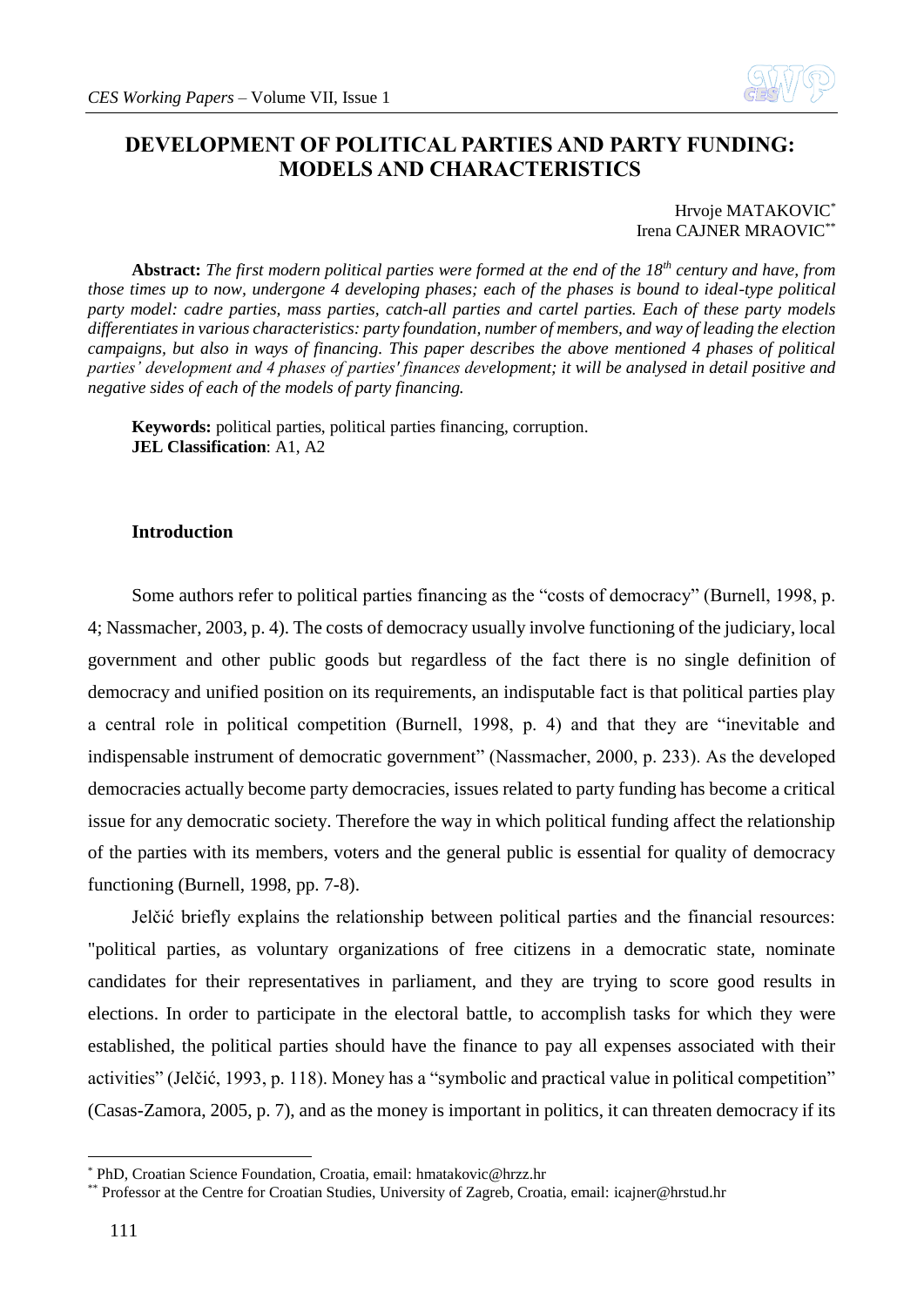role is not adequately regulated. Collecting and spending political money has several possible consequences:

1) The electoral equality is often influenced by political money - if its distribution is uneven, uncertainty of elections will likely be compromised.

2) The inevitability and indispensability of money in politics gives donors possibility to acquire political influence, which may endanger the equality of citizens if economic powers become a major factor in the electoral competition, and only those who have the economic power will be able to gain political power.

3) Political contributions are opening a multitude of possibilities for finding dishonest or illegal "common interests" between donors and politicians, which finally can lead to privatization of decisions designed by policy makers (Casas-Zamora, 2005, p. 2).

Although first modern political parties were established in the 19th century, the party financing issue becomes a matter of scientific research and intensive debate since 1970s. The rise of interest in party financing has multiple causes, but the most important is the growing awareness of political corruption and its ability to threaten fundamental democratic institutions, so over time party financing has become a significant issue which are dealing numerous scientists, journalists and nongovernmental organizations around the world to deal with (Casas-Zamora, 2005, p. 1).

Political parties are formed within the modern political system as organisation that institutionalize the fact that modern society, despite the guaranteed equality of rights for all citizens, exists as a collection of unequal individuals; with establishment of political parties state is transformed into a political system in which they perform important functions and parliamentary democracy is established as a pluralist democracy (Prpić, 2004, p. XI).

Political parties are institutions that could be hardly defined. They operate in private society, and also in the state as an institution, and consequently they are part of the state, but they are also part of the society that establishes private society as a sphere of civil society. From this derives their hybrid character. In democratic societies, political parties can be viewed as association whose objectives are legitimized referencing to the interests of certain sediments of the people. They are more or less tightly organized groups, and are trying to implement their goals through government, they are in a certain ideological and political relations with other associations and their political efficacy refers to the party system and the certain possibilities of sharing political will formation within the state (Lenk and Neumann, 1967, p. LXXIX).

The forms and methods of party financing are one of the central problems of structure, functioning and efficiency of modern democratic regimes. Political parties can be viewed in two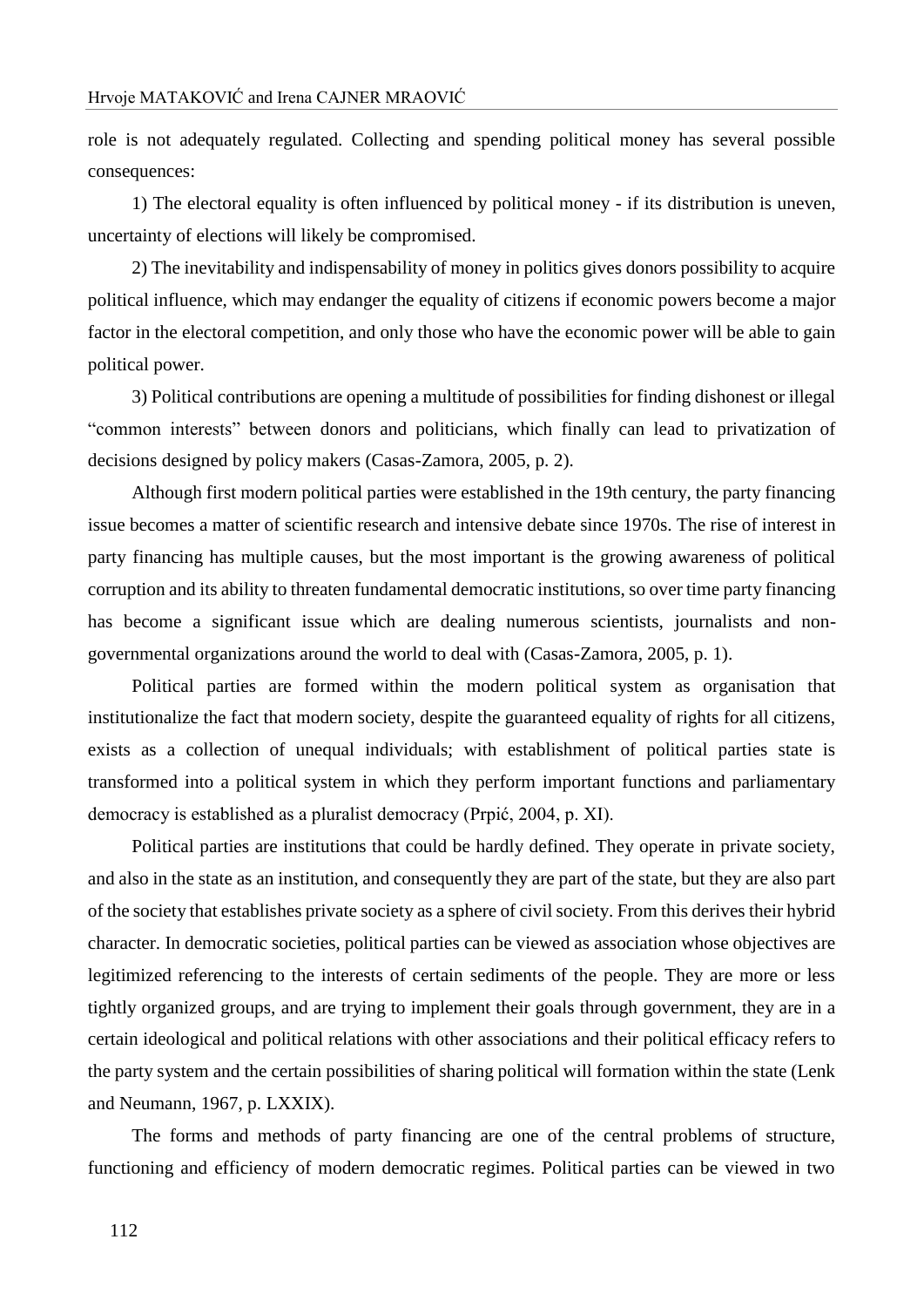ways. The modern political parties are formed as (private) associations of citizens, who are trying to promote their interests in the state through political parties, and therefore these associated citizens should themselves finance party's activities or collect financial support from their supporters. If the party system is really functioning according to this classical liberal understanding, the poorer classes of citizens would be difficult to participate in politics, and on the other hand, the economic potentates will be able to "buy" a political party and to instrument state for the promotion of their own interests. However, if the political parties are seen as an essential subject of democratic regimes, which should assure that all citizens have equal opportunity to participate in shaping of the political will, we come to the conclusion that their actions should be financed from the state budget. Such a solution has various advantages but also disadvantages: political parties public financing reduces the potential dependence of political parties from the private potentates and reduces the possibility of corruption. However, on the other hand, this solution encourages the "nationalization" of political parties, thereby enabling distancing of parties from the public and also encourages oligarchic tendencies within political parties. Political parties represented in the parliament decide on its own financing, and this fact raises the question who should control them in doing so (Prpić, 2004, p. XIX).

# **1. Development of party funding**

The first modern political parties were formed at the end of the18th century and have, from those times up to now, undergone 4 developing phases (Katz and Mair, 1995); each of the phases is bound to ideal-type political party model: cadre parties, mass parties, catch all parties and cartel parties. Each of these party models differentiates in various characteristics: party foundation, number of members, ways of leading the election campaigns, but also in ways of financing. Cadre parties were mostly financed by candidates' personal assets and donations from aristocrats, business circles and patrons. Mass parties were mostly financed by membership fees, especially by the left-wing social-democratic parties and union's donations, while the centre parties and right-wing parties replenished their membership fees with business circles' donations. Catch all parties were, in minority, financed by membership fees and members' donations and largely by union's donations (left-wing party) or business circles (right-wing party). As these funds were proven to be inadequate for leading campaign via mass media and for paying professionals working in parties, political parties started to use public, budget sources. Cartel parties take full advantage in public sources, constantly enlarging them. Furthermore, they get donations from private sources, but public sources become one of the main, and in some countries, the only source of party financing. This paper describes the above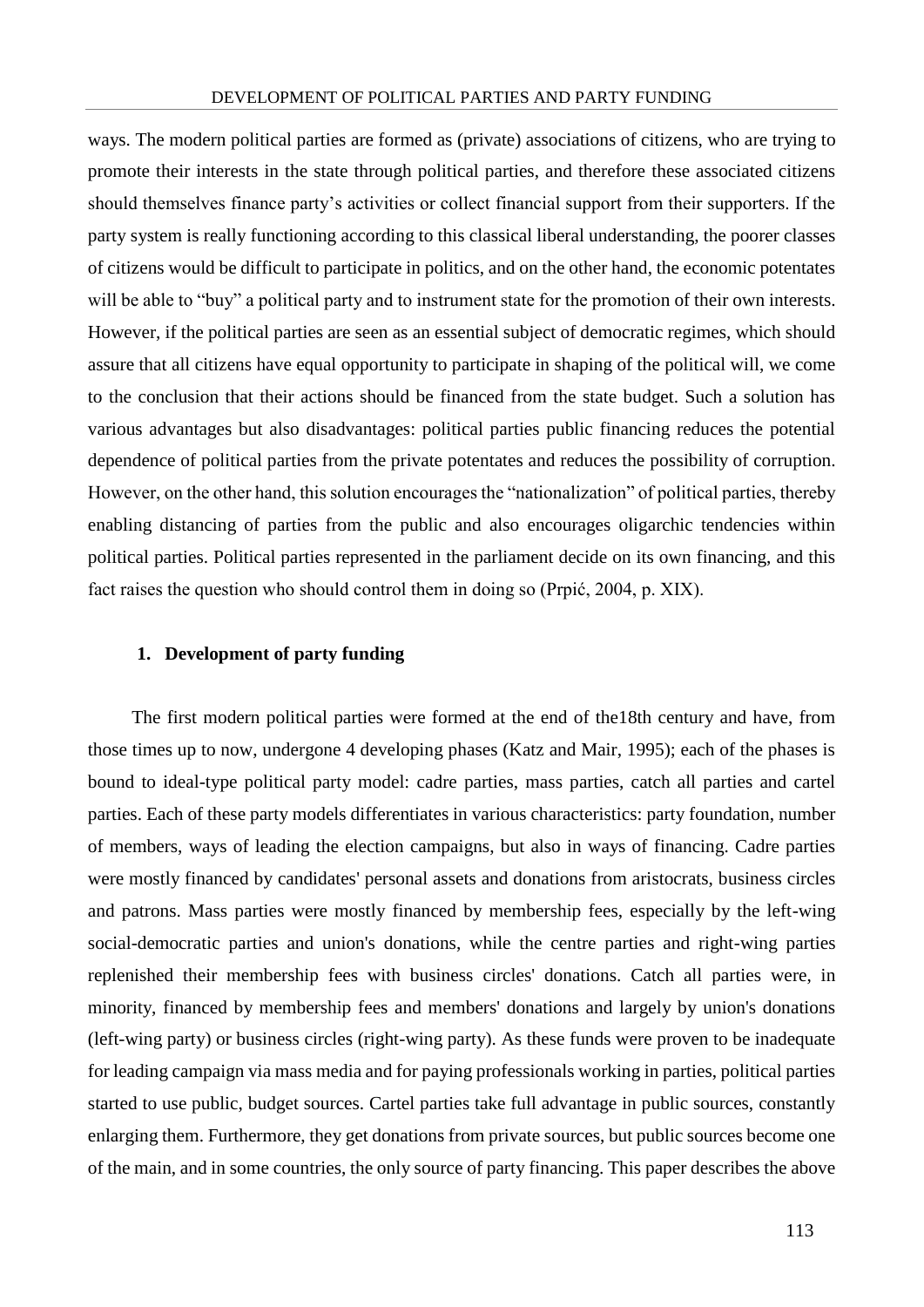mentioned 4 phases of political parties' development and 4 phases of parties' finances development. It will be analysed in detail positive and negative sides of each of the models of party financing. All the models are ideal-type models and there are certain differences between countries and certain party families.

|                       |                           | $\overline{\phantom{a}}$                                                        |
|-----------------------|---------------------------|---------------------------------------------------------------------------------|
| POLITICAL PARTY MODEL | <b>TIME OF FORMATION</b>  | <b>MAIN FINANCING RESOURCES</b>                                                 |
| Cadre party           | Beginning of 19th century | Candidates personal assets                                                      |
| Mass party            | 1880                      | Membership fees and contributions                                               |
| Catch all party       | 1945                      | Membership fees, contributions from<br>various resources, public<br>subventions |
| Cartel party          | 1970                      | Public subventions                                                              |

**Table 1 – The models of party and main resources of party financing**

Source: (Katz and Mair, 1995, p. 18)

### *1.1. Cadre party*

The beginnings of parties financing date back to the 19th century, when first modern political parties arose. The very beginning of party life was characterized mainly by the limited size of the electorate ("religious axiom that many are called, but few have chosen", "psychological thesis that something ideal seizes only a minority with selected spirit": Michels, 1990, p. 7).

The first modern political parties formed in the late 18th and early 19th century were called cadre parties. As they were loosely associated organizations with a small number of members, as a result of the high thresholds that were in effect at the time of their formation, cadre parties did not have any regular membership fees, and their activity took place only during the electoral period. The core of these parties consisted of the famous and influential individuals whose name or impact served as a guarantee of the candidate and brought him votes. It should not be overlooked that these famous and influential individuals were financiers who contributed funds for the electoral battle (Goati, 2001, pp. 24-25).

Party funds rest above all on the candidate's personal properties, but also on large donations from landowners, industrial magnates and bankers, and the status and economic position have enabled local notables to engage in politics at a time when MPs' salaries were not paid from the state budget, and when it was possible to buy position in the parliament (Mulé, 1998, p. 50). However, personal wealth and occasional donations soon proved to be inadequate for the increased campaign costs, and therefore the party leaders were forced to complement donations received from aristocrats and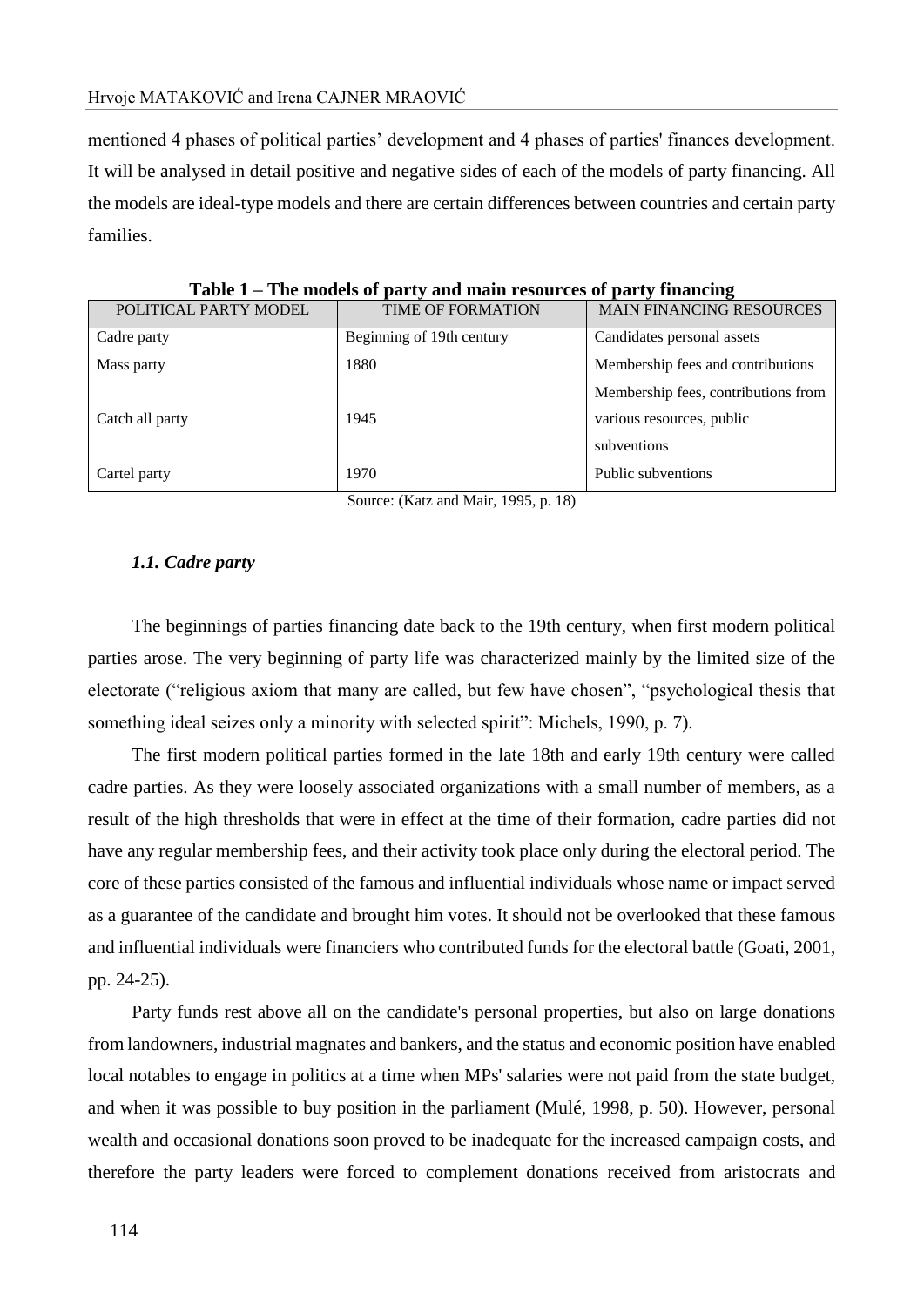business circles with the incomes from patrons. Additionally, cadre parties could regroup public funds to solicitate voters and to distribute material incentives such as money, status and posts, in exchange for votes. During this period electoral cheats were very common; for example, in 1832, 850 from the 1,000 voters of the Stamford electoral district were bribed. In period of 25 years (from 1832 to 1857) the public was presented with 443 petitions which have tried to challenge the results of the parliamentary elections due to different electoral abuses (Johnston and Pattie, 2000, p. 124).

Having in mind party finance, the importance of cadre parties lies in the fact that they were the first form of party organization endowed with a funds collecting system, because the members of parliament were expected to cover their own campaigns costs and to secure material incentives to reward followers and voters.

### *1.2. Mass party*

Mass parties arose in the second half of the 19th century and they included in membership large number of working class members, who gained voting rights after electoral reforms (Goati, 2001, p. 25). However, after the expansion of suffrage there was a need for new forms of organization, necessary to ensure the mobilization of the masses - the majority of the mass party members worked between twelve and fifteen hours per day and it was impossible for them to participate in any kind of unpaid activities. Soon it became obvious that the irregular funding, which was sufficient for cadre parties, was not suitable for mass organization funding, so mass parties began to establish branches, as permanent organizations whose purpose was fundraising (Mulé, 1998, p. 53).

For its financing mass parties have used completely different tactics than cadre parties: instead of collecting large sums from several donors, mass party was focused on membership dues, the small amounts that were paid by large number of members. In this way funds for election campaigns and the working class education were provided, as well for the party leadership salaries. As the doctrine and ideology encouraged political participation, a large number of workers have contributed to the betterment of "their" party with volunteer work, and volunteer work was particularly evident in the maintenance of local organizations and fundraising. This form of party funding originated from the left-wing parties, which in this way provided representation of the working class in parliament, and a paradigmatic example of a mass party was the German SPD<sup>\*</sup>, whose number increased from 400.000 in 1905 at 1.050.000 in 1914 (Mulé, 1998, p. 55) .

<sup>\*</sup> Sozialdemokratische Partei Deutschlands.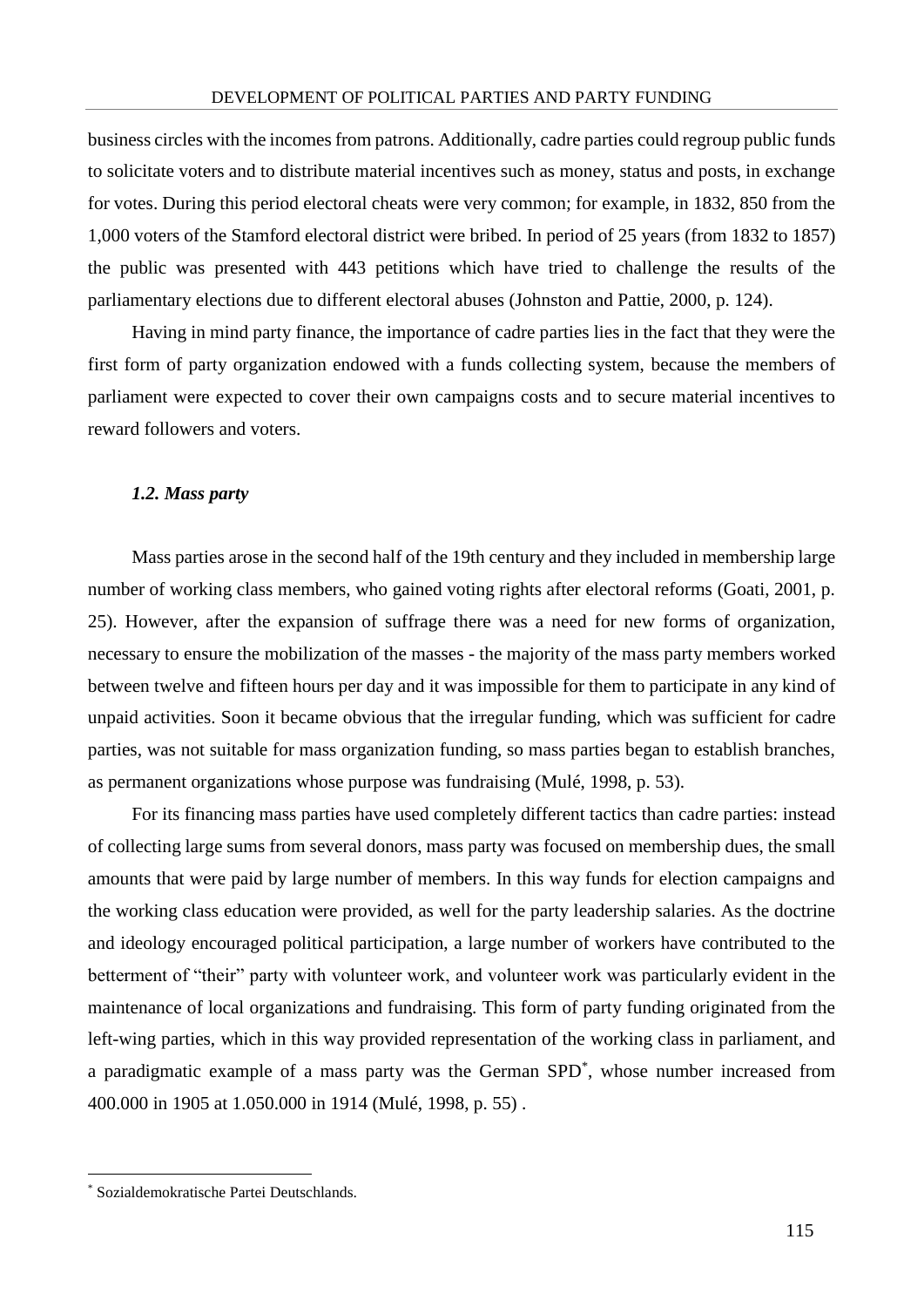## Hrvoje MATAKOVIĆ and Irena CAJNER MRAOVIĆ

Except with membership dues, left-wing parties provided funding also from the unions. Just like the German SPD, British Labour Party was also financially supported by the unions; however, these two parties differed in the way of fundraising, since in Germany money from the union dues was directly remunerated to SPD, while Labour Party indirectly collected funds from unions, receiving a fee for each new union member. Since 1913 every person who entered into union membership, automatically also became a member of the Labour Party, unless he explicitly refused. This way of dependence on unions and union funds lasted in the UK until the early 20th century, when salaries and allowanced were secured to members of parliament. From 1918 onwards the possibility of individual union membership was approved, so the union members were no longer automatically members of the Labour Party and in this way separation of the Labour Party from the union identity was facilitated (Mulé, 1998, p. 57).

After World War I party competition was intensified, since the sudden strengthening of leftwing parties represented a serious threat to middle-class parties and cadre parties, so there have been changes of the cadre parties' electoral tactics, inter alia through intensified investment in professional advertising techniques and political propaganda. The British Conservative Party in the 1920s began to turn to business circles, trying to find in them a new source of funding, since the collection of a small number of large donations from individual donors proved to be insufficient to cover the new party costs. An additional problem emerged in 1925, when the government declared illegal sale of titles, thus eliminating a significant source of income for middle-class parties, since from the late 19th century these parties were largely financed by selling honorary positions. After this, Conservative Party was forced to make a strong pressure on the membership in order to weaken the role of the rich, local donors as a source of funding and to financially strengthen the position of party branches. British liberals had failed in an attempt to build branches, and this organisational failure to build a solid incomes system was one the main factors of their marginalization in the post-war party competition (Mulé, 1998, p. 60).

In Germany, the growth of left-wing parties, especially of the SPD has raised concerns of business circles and encouraged creation of organizations through which various companies transferred funds to non-socialist parties. In 1905 industry associations have established a "Reich Association against social democracy"\* that offered financial support to right-wing parties in 1907 elections, and the amount of support depended on the number of "pro-industrial" candidates on party lists (Mulé, 1998, p. 61).

<sup>\*</sup> Reichsverband gegen die Sozialdemokratie.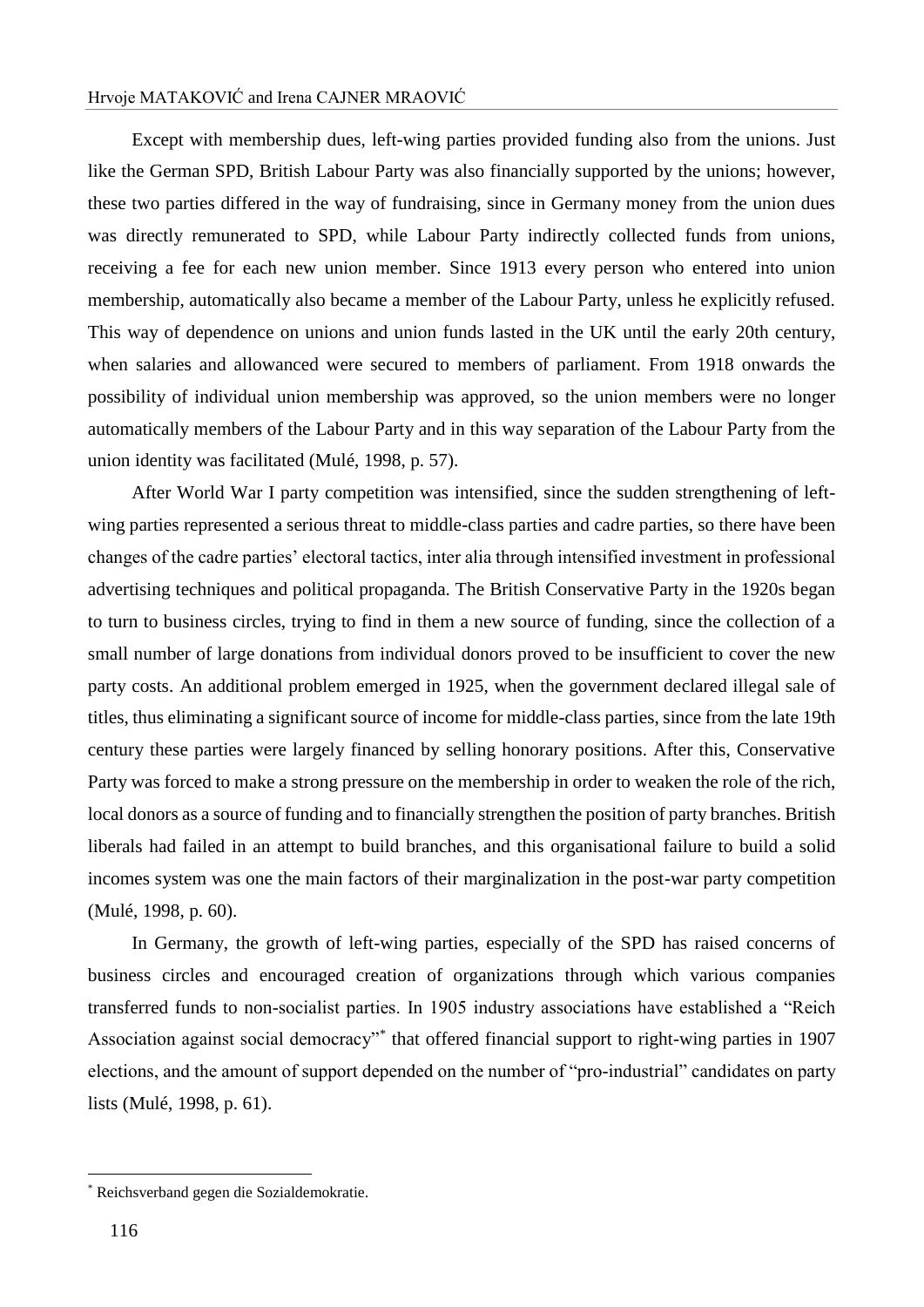#### *1.3. Catch-all party*

After World War II so-called catch-all parties emerged (Kirchheimer, 1966). This type of party is characterized by "fail of ideology, strengthening of leadership and weakening of membership, expansion of target groups, if possible, on entire nation, or on an increasing middle class, and party opening to a growing number of interest groups" (Beyme, 2002, p. 22).

Transformation of the mass into a catch-all party drastically reduced importance of ideology, but also reduced importance of individual party member role, so political parties quickly became less and less dependent on membership dues, and more dependent on other sources of funding, like various interest groups. It should be also taken into consideration there have been changes in the campaigning style in which communication between the leaders and supporters is more and more established through mass media, and "door to door" agitation or organization of local meetings lose its importance as the radio and television broadcasting proved much more effective, but also much more expensive (Mulé, 1998, p. 62). Development of communication technology has significantly affected the way of fundraising, because there has been a growing gap between the material resources necessary for political campaigning and the resources available to the parties, such as voluntary work and institutionalized support, and in these circumstances interest groups obtained a privileged position as a source of funds.

Therefore, the parties were forced to find ways for obtaining funds. Weak access of members to the party motivated the German CDU to approaching business cycles, which were covering the larger part of their electoral and administrative costs, and this relationship with the business associations was formalized in 1952, when they founded the sponsoring organizations<sup>\*</sup> that have acted as a link between business donations and parties. CDU rewarded donors offering them privileged "channels" to access the party life, and thus at all levels, party leaders were elected from non-party groups, usually among industrialists and local notables, and in that way possibility to business community to influence economic and social direction of the party was given, in accordance with their objectives (Mulé, 1998, p. 63). Other "non – socialist" parties that also received money from the business circles were FDP<sup>†</sup>, conservative agrarian DP<sup>‡</sup> and BHE/GDP<sup>§</sup> (Schleth and Pinto -Duschinsky, 1970, p. 41). In Italy, after the Second World War, organizational growth of  $DC^{**}$  was

<u>.</u>

<sup>\*</sup> Fördergesellschaften.

<sup>†</sup> Freie Demokratische Partei.

<sup>‡</sup> Deutsche Partei.

<sup>§</sup> Bund der Heimatvertriebenen und Entrechteten/ Gesamtdeutsche Partei.

<sup>\*\*</sup> Democrazia Cristiana.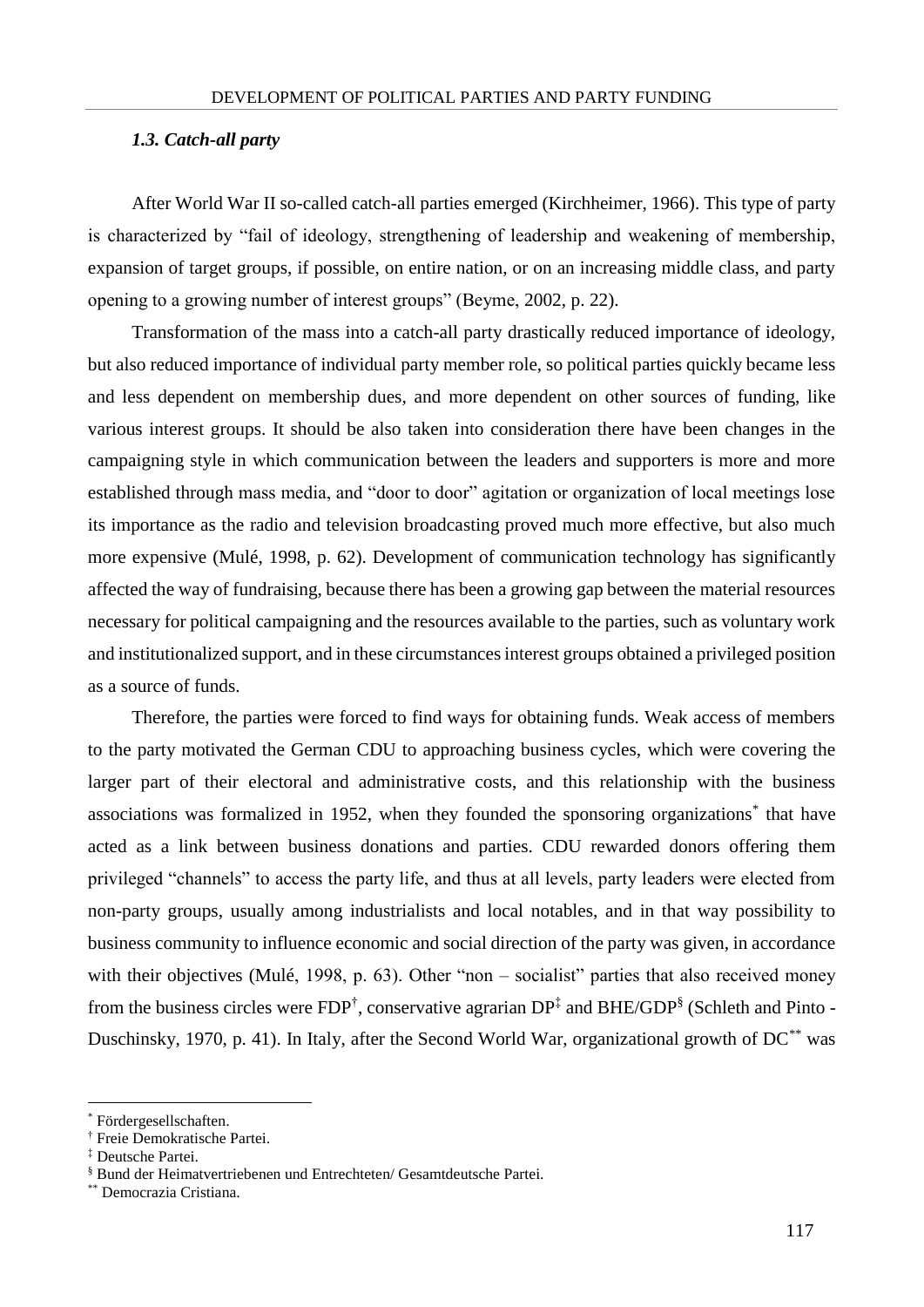associated with the support of the Catholic Church. Local party organizations were controlled by the associations connected with the church and through these associations Catholic Church transferred financial support to DC. In addition to the support of the church, DC received generous donations from the Confederation of Industrialists<sup>\*</sup>, and this financial support was given to DC mostly through local supportive organizations and in this way increased the power of peripheral association with respect to the center (Mulé, 1998, p. 65).

A large turn in political parties funding was initiated in 1954 when Costa Rica, as the first country in the world, introduced political parties financing from public resources. Public party funding that was unknown in the first half of the 20th century, became common in the latter half (Ware, 1998, p. 242). The reason for the introduction of public party funding was development of catch-all parties. Parties were no longer conspiratorial communities, whose members were willing to make large sacrifices. Competition for the votes of center voters, who were no longer associated with the classes, significantly increased election campaign costs (Beyme, 2002, p. 117). Parties growing financial needs and their escape to public funding were not so much the cause, but a consequence of general etatization process which no longer allowed parties existence in the form of a purely social organization and in that way they were increasingly tied to the governmental sphere (Beyme, 1999, p. 113).

In Europe the first country that introduced public political parties funding was Germany in 1959. However, the whole process of the introduction of public party funding proceeded slowly and quite long lasting. SPD was the main opponent of public financial support to political parties. In 1957 SPD has filed a complaint to the Federal Constitutional Court (Landfried, 1994, p. 34) arguing that the system of tax relief on political donations is unconstitutional because it favoured parties with the wealthier supporters (Scarrow, 2004, p. 661). As in the early 1950s debates on public party funding began, the SPD continued with statements that direct public party funding was "problematic" and that is was acceptable only as political education support, but to a limited extent (Landfried, 1994, p. 32). Proposal to increase resources for party funding was in 1964 vividly described by one of the SPD's representative as a "quick step to cancer that has limited the Central American and South American countries" (Landfried, 1994, p. 34). SPD representative Schmitt – Vockenhausen in 1965 explained opposition to public funding as the fear that it will make parties more dependent, which in turn will increase the reluctance of citizens against parties (Landfried, 1994, p. 39). At that time, SPD had a large membership and it was mainly funded by membership dues; having that in mind, it was quite

<sup>\*</sup> Confindustria.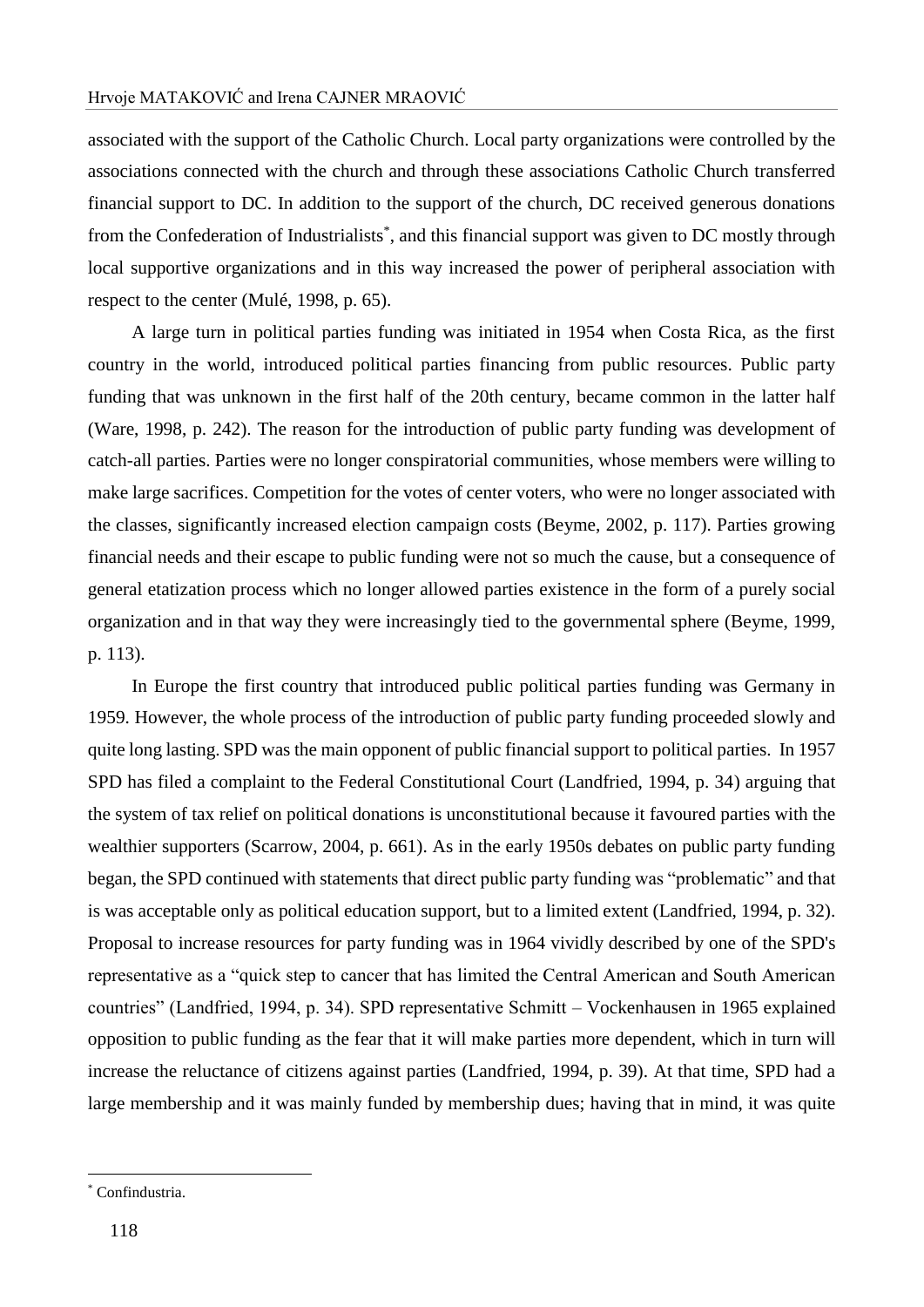logical that SPD opposed solutions that fit the ruling party, which did not have such large membership.

In other countries parties differently perceived party funding from public resources and their attitudes were largely dependent on the ideological tradition and access to financial resources; there was no unified position within each party family, but still there was some regularity. The left-wing parties generally evaluated public party funding as evidence that the party lost its social, critical function and erected in the hands of the state. Liberals argued for a separation of the state and society, saying that party should remain on the territory of society (Beyme, 2002, p. 117). Conservatives usually rejected public party funding, especially in the UK and Scandinavia, as they were successful in obtaining funds from private sources, and public support more financially strengthened their competition. British Conservatives have argued that public funding diminished party the freedom to criticize the government and led to further alienation of the party from the people (Johnston and Pattie, 2000, p. 149). European communist parties were against public parties funding because they feared that the left will fall into the current "civil state" and that will blurrily articulate their "class position" (Drysch, 2000, p. 156). In reality, they were just afraid of losing their superior position in relation to the other parties, because all of their financial needs were covered by large number of collected membership dues and levies on members of parliament salaries (Drysch, 2000, p. 172).

### *1.4.Cartel party*

Initial opposition to public party funding over time lost intensity and persuasiveness. Political parties funding from public resources became possible only after the parties have become legally and constitutionally accepted. Awarding this kind of benefits to the parties, with respect to other organizations and interest groups, has certainly facilitated the transfer of new functions of the political system to political parties (Beyme, 2002, p. 117). Besides the indisputable advantages of this mode of party financing, it should be also taken into account that public party funding, with secure funding from public sources, can weaken the interest of the parties to maintain stronger connections with citizens through their mobilization and building a relationship with society. With introduction and gradual increase of public party funding, donating parties as a way of expressing political views significantly lost its power, which can finally lead to the creation of a small number of wealthy parties separated from citizens and society, which will, instead working on the ground with members and potential "small" donors, prefer to turn to mutual cooperation in order to preserve the financial status quo (Johnston, 2005, p. 16). So in the 1970s system of cartel parties emerged (Katz and Mair, 1995),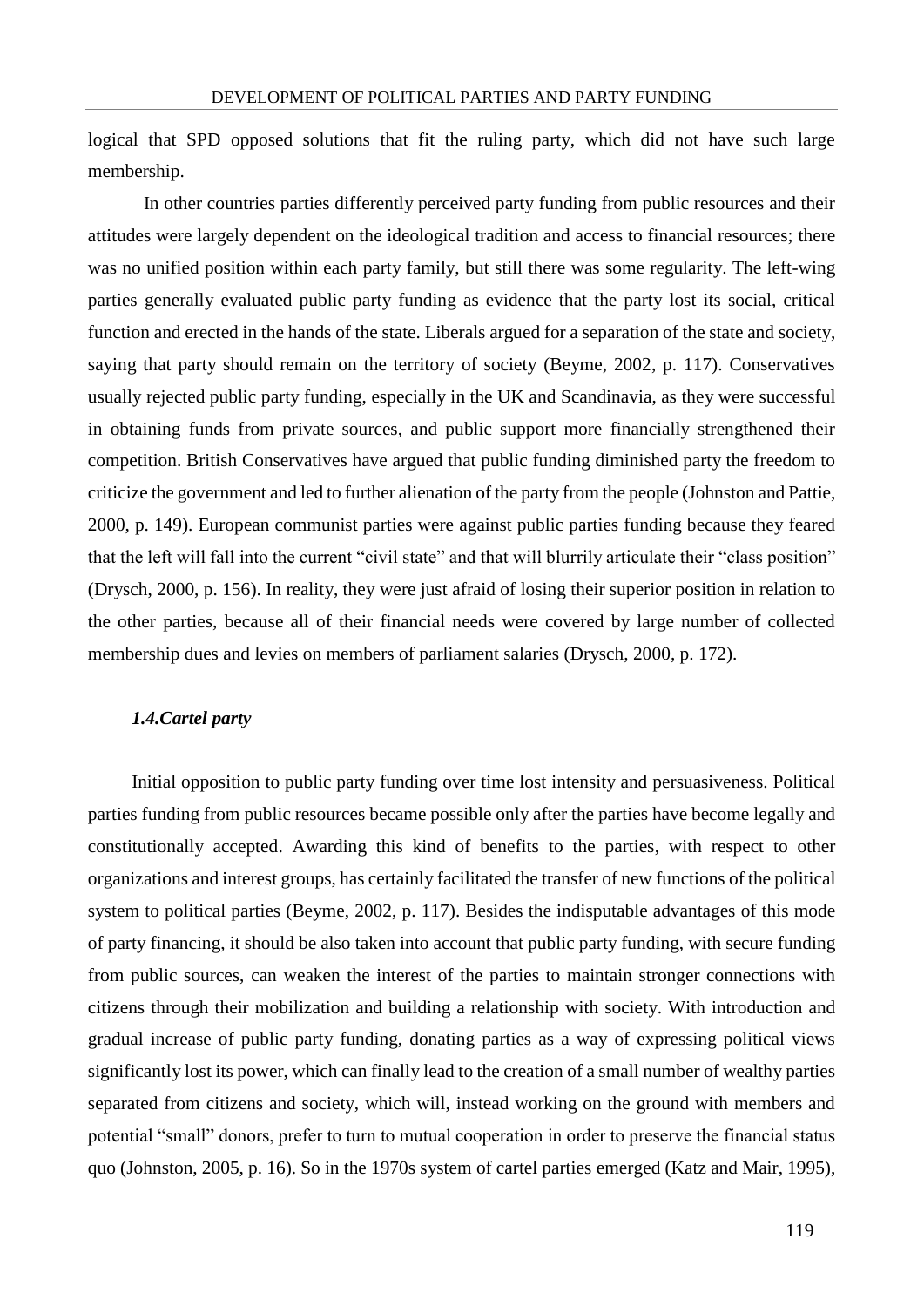where the parties ensure their own survival, to a larger or smaller extent, secretly cooperating on various issues and thereby colonizing segments of the state.

Cartel parties "become agents of the state and exploit state funds (of party state) to ensure their collective survival" (Katz and Mair, 1995, p. 5) on the basis of mutual agreement between the parties, in which large opposition parties are also included, but new or small parties are excluded, which are with legal constraints disabled to fight in political arena. In Germany, political parties for the first time received support from the budget in 1959, in the amount of 5 million DM, and the resources were allocated to parties on the basis of inter-party agreement of the Bundestag budget committee, since at that time there was no legal regulation that would treat this issue (Drysch, 1998, p. 125). The inter-party agreement would not have meant anything if there had not been consensus on the issue of party funding between main parties (Landfried, 1994, p. 34). It should be noted that in this inter-party agreement did not include non-parliamentary parties and it can be concluded that this was the parliament party consensus at the expense of non-parliamentary parties. Already in 1962, this time on the initiative of the "financially strapped" (Scarrow, 2004, p. 661) FDP, the budget item "parties expenses pursuant to Article 21 of the Basic Law" was put in the budget plan (Drysch, 1998, p. 124), which brought parties additional 15 million DM per year. Therefore, public parties funding, which was itself at that time a revolutionary event, was introduced entirely on the basis of inter-party agreement, and additionally, again only on the basis of inter-party agreements, state aid to the parties was increased from 5 million DM in 1959 to more than 64 million DM in 1964 (Drysch, 1998, pp. 124-125). Non-parliamentary parties showed its disapproval with public support to parties designed in this way, and in 1964 lawsuit to the Federal Constitutional Court was filled by two smaller parties DP/BHE and Bayernpartei, who opposed the support because non-parliamentary parties had been excluded (Scarrow, 2004, p. 661).

It is also typical for cartel parties that they refuse to compete in issues that can initiate changes in the institutional framework and thereby harm the party in power, but also the parties in opposition. Although the cartel members compete in elections and dispute about different issues, however, they are willing to cooperate on issues of common interest (Scarrow, 1997, p. 455). Such was the case with public party financing, which has become one of the foundations for cartel parties building. From 1959 in Germany parties receive direct financial support from public funds, a lavish one and without many commitments since the aid had been introduced on inter-party agreement, and not on law, and this agreement contained mainly the rights (on funding from public sources), and not any obligations. Consequently, parties become extremely important, strong and rich (at least in relation to parties in other countries) and thus become somehow untouchable. Long-standing opposition of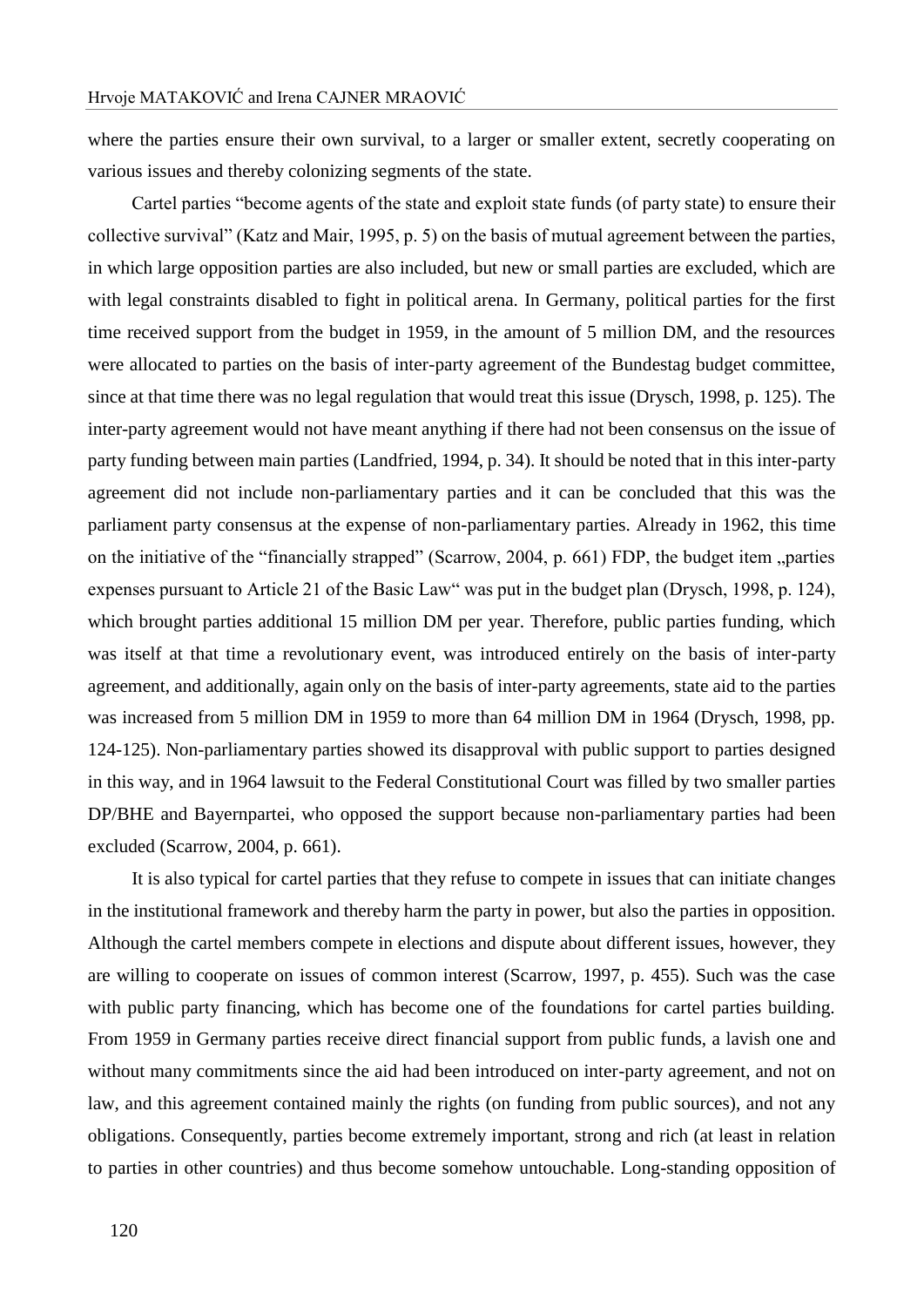Social Democrats ended in 1967 by participating in the development of inter-party draft of political parties' law which, among other, regulated political parties financing. It was still not easy, since the SPD remained sceptic to general financial support without pointing out specific purpose of support and generally, as usual, insisted on support for political education. In the meantime financial needs of SPD have increased, SPD and CDU have started to work on other policy issues, and they simply adopted this law from common interest (Scarrow, 2004, p. 661). The beginning of the 1970s brought financial difficulties to all German parties, which have arisen as a result of high inflation and expensive election campaigns. As all major parties had similar financial problems, rival parties quite easily agreed to increase public support for the campaigns and in 1974 support for the campaigns to all parliamentary parties was increased. New elections for the European Parliament proved to be a good excuse for further increase, so in 1978 support for these elections was also introduced. Two years later the upper limit for tax deductions for political parties' donations was raised.

It is interesting and indicative that in all these cases, representatives of various parties worked together on legislative changes details. This is typical cartel behaviour since all parliamentary parties, which are usually tough opponents in parliament, away from the public and without too much controversy, through joint cooperation quietly adopted measures to increase their revenues from the budget (Scarrow, 2004, p. 662). Major parties also included new parties into cooperation, such as the Greens, regarding party finances, and got their support. There is another important effect of this cooperation - the fact that in these cooperative activities large and small parties were involved, "isolated agreements about party finances from the scandal effects and from public discontent, which stemmed from it" (Scarrow, 2004, p. 666).

## **Conclusions**

Political parties funding is a problem, by all means, of the parliamentary system. First political parties were formed in the parliament as a representative fraction of specific groups; these parliaments, of course, were not constituted by democratic means, i.e. by general and direct elections, but they occurred as the bodies in which nobility representatives were gathered. During this period, parties were buying votes of the voters (one narrow layer of the population who had the voting right) to ensure as many of like-minded in parliament. At the end of the 19th century after the democratization of the electoral system for the first time in history the party was formed that did not originate in the parliament but outside of it; in labour parties there are citizens, non parliament members, who are joined together to send their people to parliament. In the area of party financing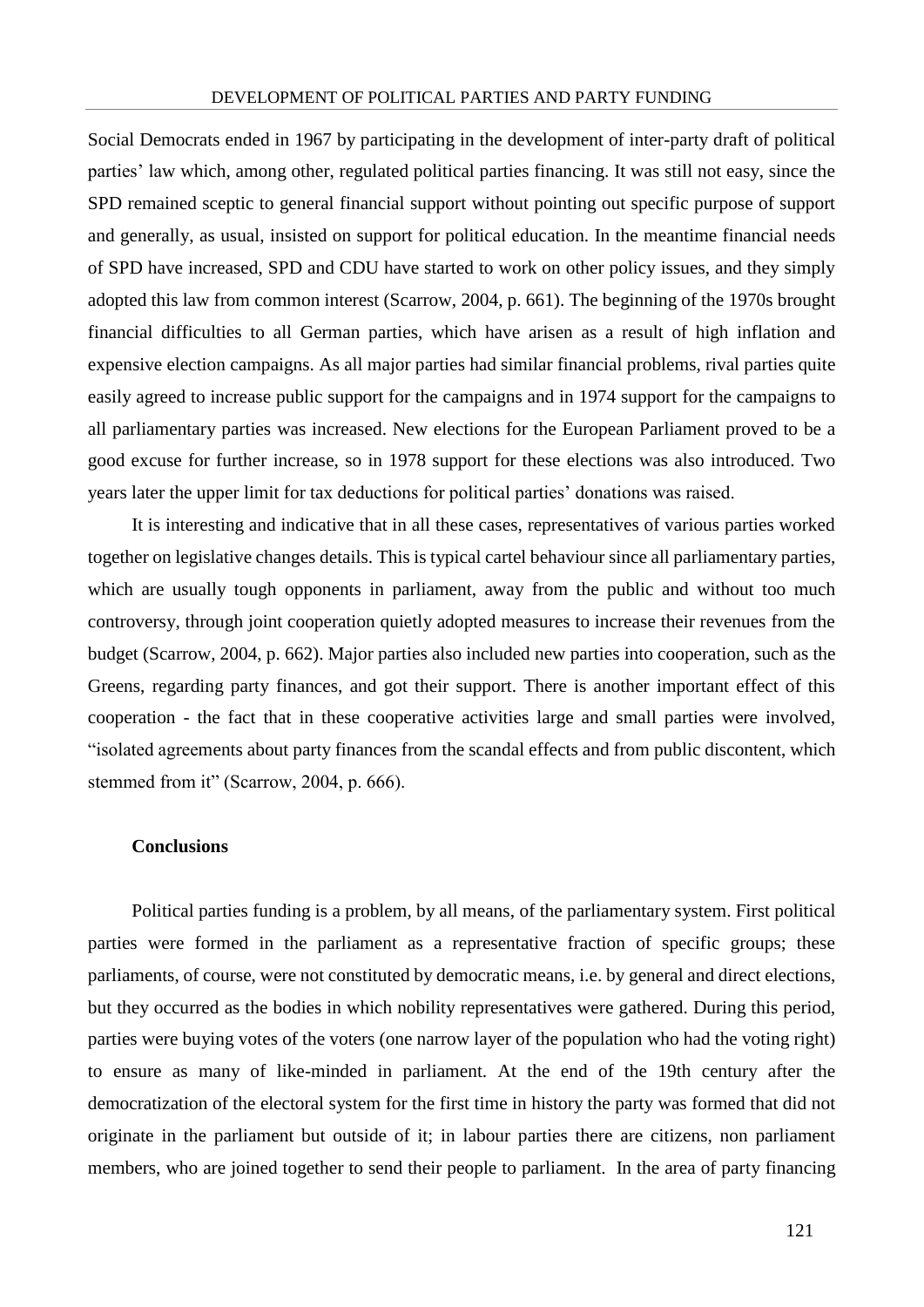there have been significant changes: members of parliament, i.e. candidates for members of parliament, do not anymore bribe the voters, but a variety of non-partisan and non-parliamentary bodies bribe lawmakers to lobby for their interests, and the situation remained as such until today. Therefore, we can conclude that the changes that occurred in party finances are direct consequence of changes in parliamentary systems and of creation of modern parliamentary systems.

All systems of party financing originate from private sources financing, and until the middle of the 20th century, political parties were largely funded from private, non-state, i.e. non-budgetary sources. However, political developments in the second half of the 20th century turned this common base into completely different financing systems, so today this system is, for example, in Germany quite different from the system in the UK. Most counties followed the example of Germany which, in 1959 was the first in Europe to introduce public party financing; then, albeit in relatively small and quite unclear form, but the public parties financing in the period of more than fifty years has significantly evolved, both in forms of financial aid and the amount of funds. Advanced public funding enabled development of cartel parties, which were transformed from the intermediaries between the state and society into part of the state and its agents. Cartel parties took over the state and "oligopolised political space" (Ravlić, 2010, p. 65) presenting themselves to voters as the only serious electoral choice, and at the same time cartels parties mutually shared public resources, budgets and positions, and legally prevented the emergence of new political forces which might threaten them (Katz and Mair, 1995).

Therefore it is not surprising that today public perceives political parties in a rather negative way and numerous public opinion surveys conducted in very different countries showed generally very low level of trust in political parties. Average citizens do not see parties as promoters of democracy; they are bothered with parties' connections with powerful economic lobbies, and their confidence is also shaken with numerous money abuses for political purposes. Corruption scandals that have erupted several times, even in well-ordered countries like Germany, have shown that the danger of plutocracy is "quite immediate and practical" (Kregar, 2003, p. 13). It should also be noted that by obtaining funds from the state and from big donors there is a risk of parties forgetting the financing party activities or "goal" is one of the ways that the parties will forget that "the financing" party activities or "goal" is one of the ways to secure and maintain the relationship between leaders and supporters" (Nassmacher, 2003, p. 7) and they will no longer feel the need to work on the ground collecting dues and "small" donations from party members and supporters. It certainly contributes to the decline of public confidence in party democracy, already shaken by numerous corruption scandals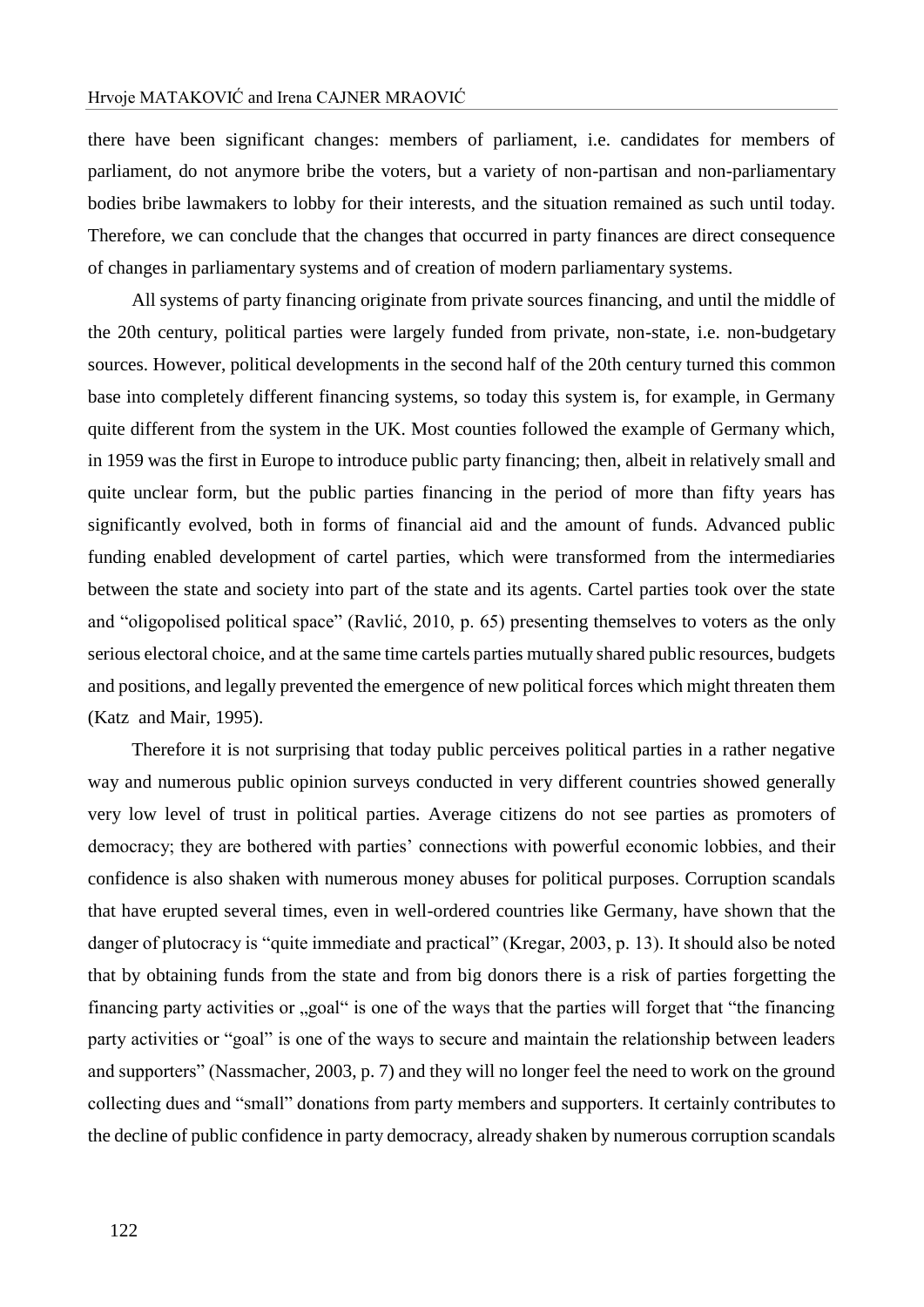and clientelist relations, which have been turned away citizens' interests for a stronger identification with political parties (Milardović, 2007, p. 18).

The importance of money for parties functioning was emphasized several times, and ultimately for functioning of democracy itself, however, the power of money should not be overestimated in order to influence political competition, since various researches proved there is no necessary connection between amount of funds spent in election campaigns and electoral success. Elections success depends on other things as well; charisma of candidates and parties their attitudes which voters will evaluate as credible, organizational skills, as well as party discipline (Burnell, 1998, p. 7).

### **References**

- von Beyme, K. (1999), *Politički sustav Savezne Republike Njemačke*, Panliber, Osijek.
- von Beyme, K. (2002), *Transformacija političkih stranaka: od narodnih do profesionaliziranih biračkih stranaka,* Fakultet političkih znanosti, Zagreb.
- Burnell, P. (1998), "Introduction: money and politics in emerging democracies", in: Burnell, P. and Ware, A. (eds.) *Funding Democratization*, Manchester University Press, Manchester, pp. 1-21.
- Casas-Zamora, K. (2005), *Paying for democracy: political finance and state funding for parties*, ECPR Press, Essex.
- Drysch, T. (1998), *Parteienfinazierung: Österreich, Schweiz, Bundesrepublik Deutschland*, Leske + Budrich, Opladen.
- Drysch, T. (2000), "The New French System of Political Finance", in: Gunlicks, A. B. (ed.) *Campaign and Party Finance in North America and Western Europe*, toExcel Press, San Jose, pp. 155-177.
- Goati, V. (2001), *Političke partije i izbori u demokratskom poretku*, CeSID, Beograd.
- Jelčić, B. (1993), Financiranje političkih stranaka, *Financijska praksa*, Vol. 17, No. 2, pp. 117-129.
- Johnston, M. (2005), *Political Finance Policy, Parties and Democratic Development,* National Democratic Institute for International Affairs, Washington DC.
- Johnston, R. J. and Pattie, C. J. (2000), "Great Britain: Twentieth Century Parties Operating Under Nineteenth Century Regulations", in: Gunlicks, A. B. (ed.) *Campaign and Party Finance in North America and Western Europe*, toExcel Press, San Jose, pp. 123-154.
- Katz, R. S. and Mair, P. (1995), "Changing Models of Party Organization and Party Democracy. The Emergence of the Cartel Party", *Party Politics*, Vol. 1, No. 1, pp. 5-28.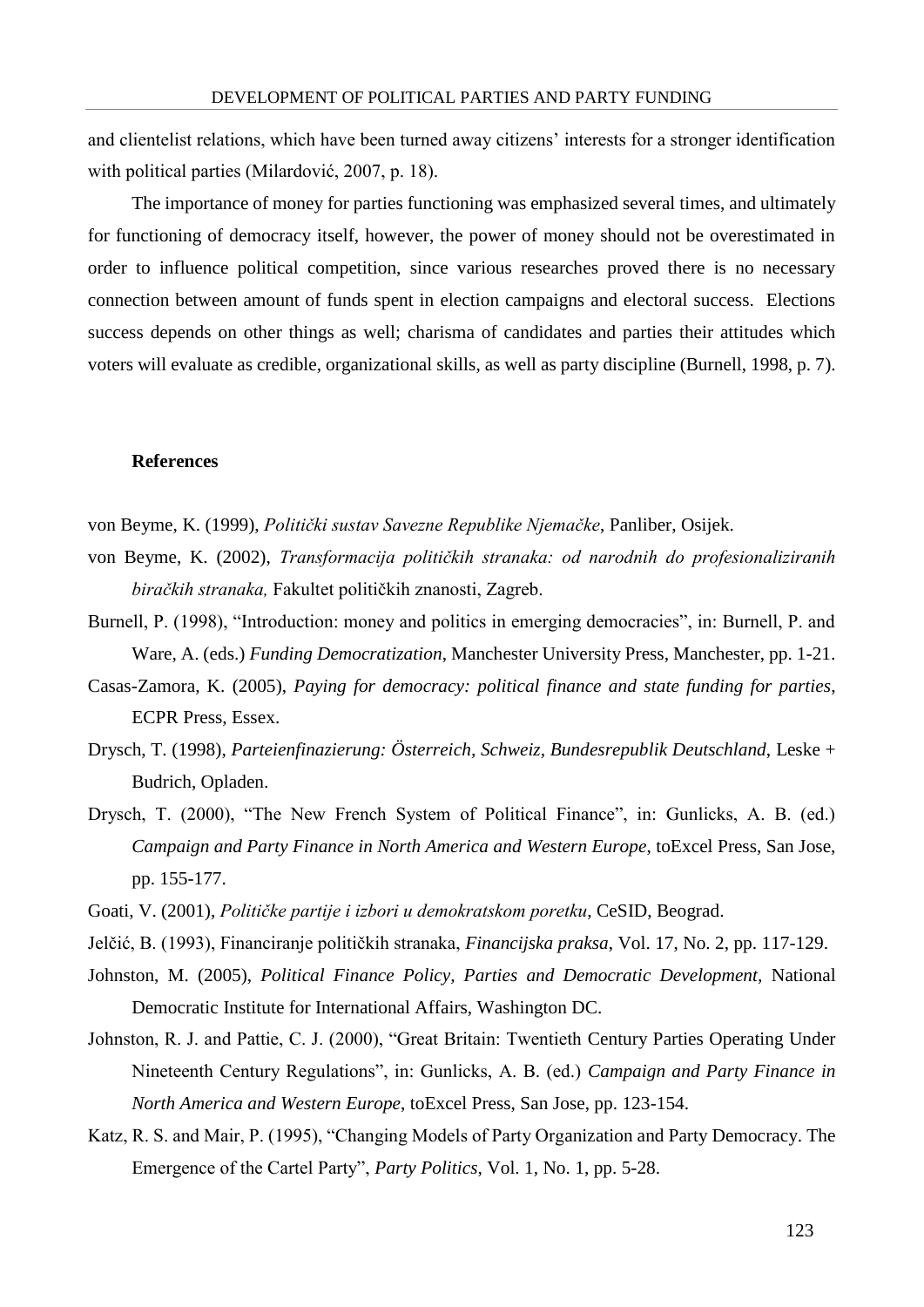- Kirchheimer, O. (1966), "The Transformation of West European Party Systems", in: LaPalombara, J. and Weiner, M., (eds.) *Political Parties and Political Development,* Princeton University Press, Princeton, pp. 177-200.
- Kregar, J. (2003), "Financiranje političkih stranaka u društvenom i pravnom kontekstu analiza hrvatskih prilika", in: Gardašević, Đ. (ed.) *Novac u politici: prijedlozi za uređenje pravila o financiranju političkih stranaka i izbornih kampanja*, Transparency International Hrvatska, Zagreb, pp. 13-15.
- Landfried, C. (1994), *Parteifinanzen und politische Macht: Eine vergleichende Studie zur Bundesrepublik Deutschland, zu Italien und den USA*, Nomos Verlagsgesellschaft, Baden-Baden.
- Lenk, K. and Neumann, F. (1967), "Einleitung", in: Lenk, K. and Neumann, F. (eds.) *Theorie und Soziologie der politischen Parteien*, Hermann Luchterhand Verlag, Neuwied am Rhein.
- Michels, R. (1990), *Sociologija partija u suvremenoj demokraciji. Istraživanja o oligarhijskim tendencijama u životu skupina*, Informator, Zagreb.
- Milardović, A. (2007), "Kriza i transformacija političkih stranaka", in: Milardović, A., Lalić, D. and Malenica, Z. (eds.) *Kriza i transformacija političkih stranaka*, Centar za politološka istraživanja, Zagreb, pp. 7-21.
- Mulé, R. (1998), "Financial uncertainties of party formation and consolidation in Britain, Germany and Italy: the early years in theoretical perspective", in: Burnell, P. and Ware, A. (eds.) *Funding Democratization*, Manchester University Press, Manchester, pp. 47-72.
- Nassmacher, K.-H. (2000), "Comparing Party and Campaign Finance in Western Democracies", in: Gunlicks, A. B. (ed.) *Campaign and Party Finance in North America and Western Europe*, toExcel Press, San Jose, pp. 233-267.
- Nassmacher, K.-H. (2003), "Introduction: Political Parties, Funding and Democracy", in: Austin, R. and Thernström, M. (eds.) *Funding of Political Parties and Election Campaigns*, IDEA, Stockholm, pp. 1-19.
- Prpić, I. (2004), "Riječ unaprijed", in: Prpić, I. (ed.) *Država i političke stranke*, Narodne novine, Zagreb, pp. VII-XX.
- Ravlić, S. (2010), "Političke stranke i korupcija", in: Kregar, J., Sekulić, D., Ravlić, S., Malenica, Z., Jeknić, R. and Petričušić, A. (eds.) *Izgradnja institucija: etika i korupcija*, Pravni fakultet u Zagrebu, Zagreb, pp. 57-91.
- Scarrow, S. E. (1997), "Party Competition and Institutional Change. The Expansion of Direct Democracy in Germany"*, Party Politics*, Vol. 3, No. 4, pp. 451-472.